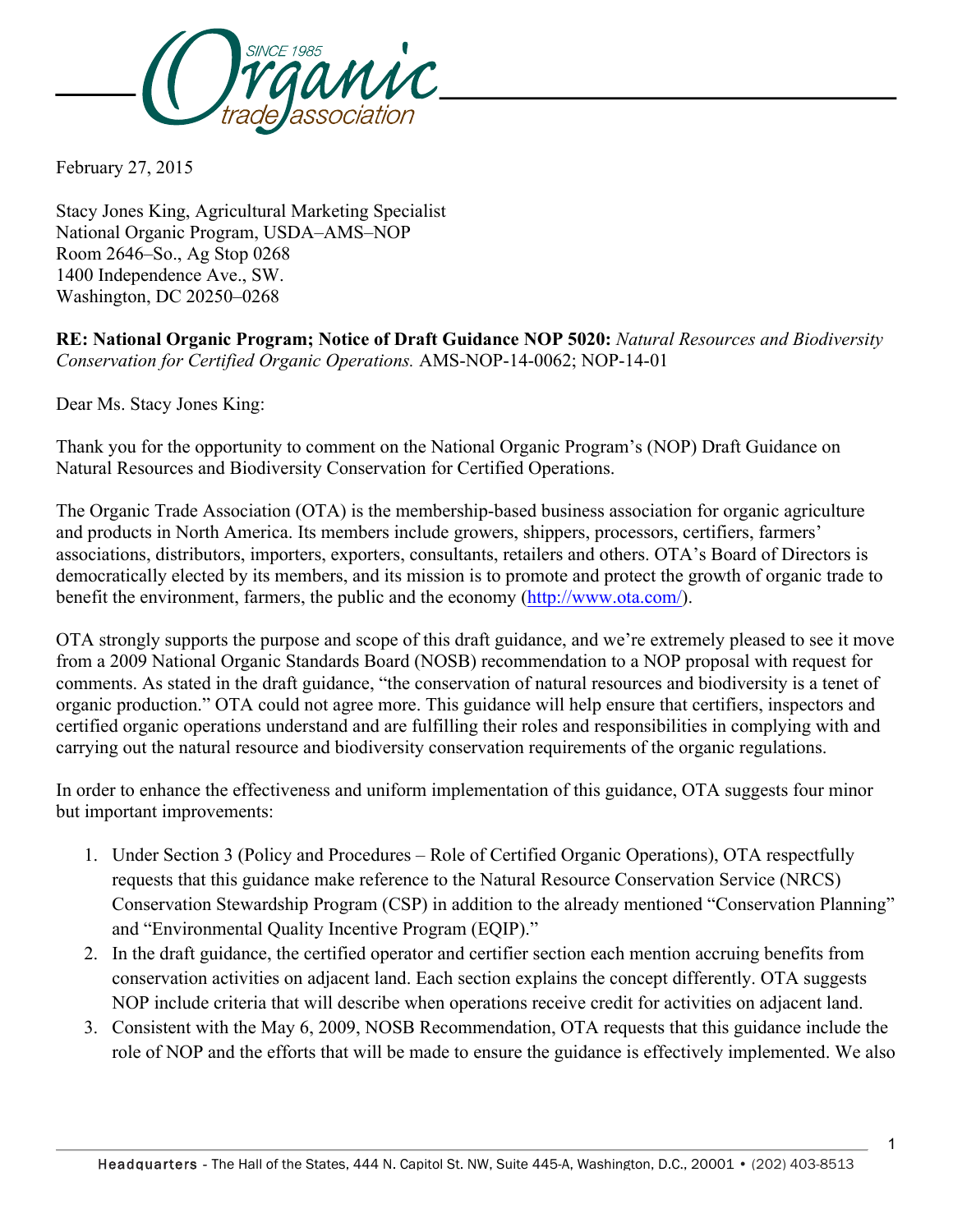

request that the May 2014 NOP Review Checklist (NOP 2005-6) be updated to include the requirements of  $\S 205.200<sup>1</sup>$  with specific reference to natural resources and biodiversity conservation.

4. It is critical that this guidance acknowledge the limitations of using a single annual on-site inspection for assessing any given operation and its biodiversity conservation. Natural resource and biodiversity conservation on an organic operation should be viewed as an ongoing goal of organic production practices, and resource concerns observed by organic inspectors should be considered as areas for continuous improvement by certifiers rather than non-correctable violations of the organic standards.

We offer the following more detailed comments:

# **Reference to the NRCS Conservation Stewardship Program**

OTA recognizes the critical importance of the Organic Systems Plan (OSP) in setting the stage for how a certified operation will comply with the organic regulations. Official NOP Guidance stipulating that operations MUST address in their OSP how they will conserve biodiversity should in of itself greatly improve the uniformity and implementation of this part of the regulation. The guidance also provides certified operations with the option of referencing or providing evidence of a conservation plan developed in conjunction with NRCS instead of developing a separate OSP section for natural resources, provided that the conservation plan addresses all the requirements of § 205.200. OTA applauds NOP's work and coordination with NRCS and for providing certified operations with this practical option.

With respect to the USDA NRCS example activities provided, OTA suggests that the NRCS Conservation Stewardship Program (CSP) be included in addition to the already mentioned "Conservation Planning" and "Environmental Quality Incentive Program." The CSP offers many activities (plans, practices, and enhancements) that benefit organic operations. Therefore, it is important that CSP be mentioned in this guidance as well.

# **Clarifying how benefits from conservation activities on adjacent land can be accrued**

In the draft guidance, the certified organic operator and certifier section mention accruing benefits from conservation activities on adjacent land. Each section explains the concept differently. OTA suggests clarifying when operations receive credit for activities on adjacent land. For example, the draft guidance could include a set of criteria, and we invite NOP to explore the following four: 1) the operation must be active in implementing the activities; 2) the certified land must receive direct benefit from the conservation activities on the adjacent land; 3) the adjacent land must be accessible for announced and unannounced certification inspections; and 4) the adjacent land must not be negatively impacted by the certified land.

# **Emphasizing the Role of NOP's Accreditation Division**

l

OTA appreciates the fact that the draft guidance clearly expresses the role of certified organic operations, the role of certifiers and the role of inspectors. However, consistent with the May 6, 2009, NOSB Recommendation, the effectiveness of the guidance would be improved if it also included the role of NOP and

<sup>&</sup>lt;sup>1</sup> 205.200 General. The producer or handler of a production or handling operation intending to sell, label, or represent agricultural products as "100 percent organic," "organic," or "made with organic (specified ingredients or food group(s))" must comply with the applicable provisions of this subpart. Production practices implemented in accordance with this subpart must maintain or improve the natural resources of the operation, including soil and water quality.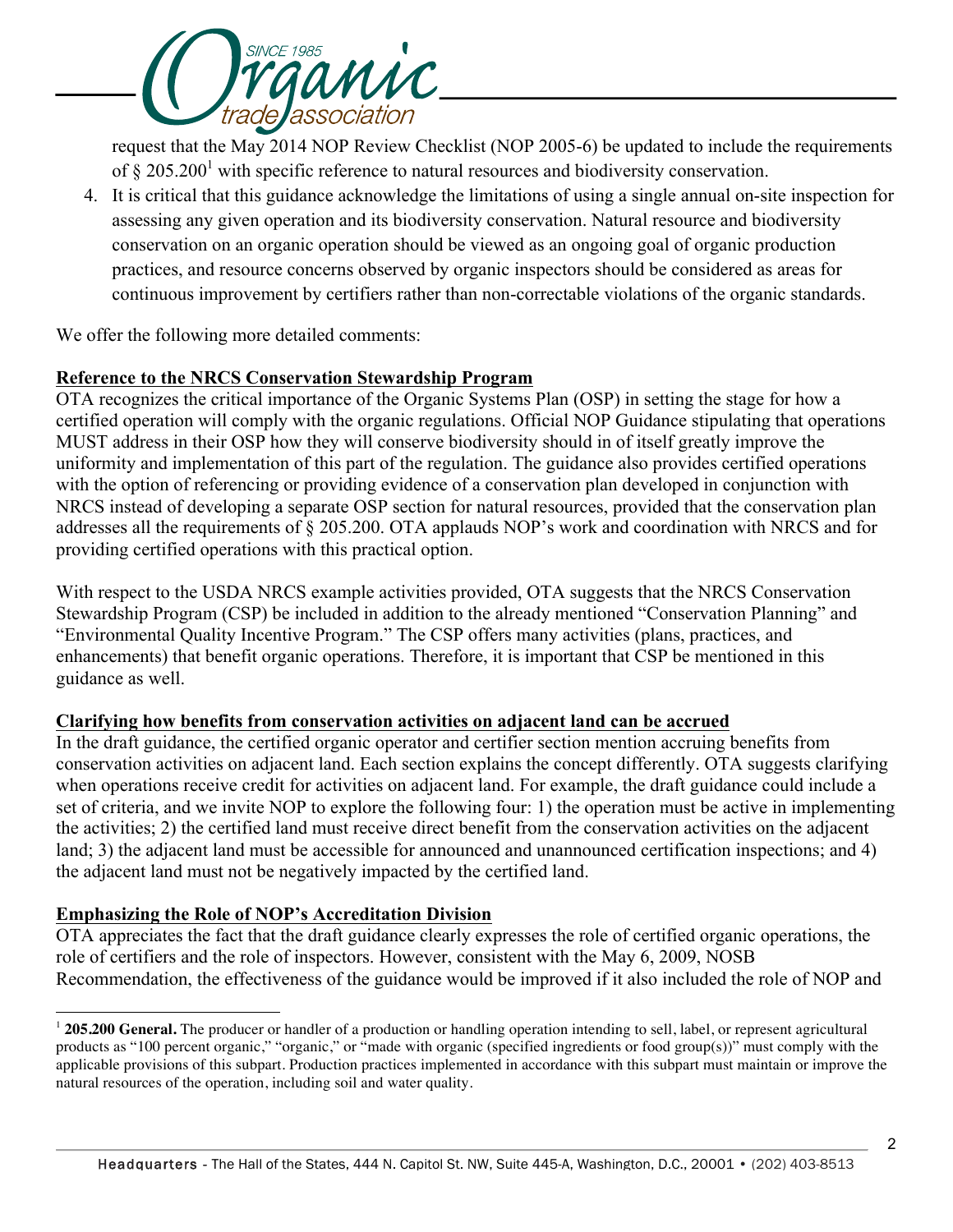

the efforts that will be made to ensure the guidance is implemented through certifier training and oversight. OTA suggests that the following language (or similar) be added to the guidance:

The National Organic Program will continue to address natural resources and biodiversity conservation requirements during training programs for Accredited Certifying Agents (ACAs). Training efforts will include the development of an on-line training module. It will emphasize to ACAs that certifiers must ensure that an operation's OSP addresses the operation's plan and practices to support natural resources and biodiversity, pursuant to § 205.200 of the regulations, and that certified operators are implementing their planned practices. Monitoring by ACAs of such requirements will be part of the NOP's accreditation reviews of ACAs. NOP will encourage ACAs to regard non-compliances as a tool to be used when certified operations fail to adhere to the natural resources and biodiversity conservation requirements of the organic regulations.

In addition to adding the role of NOP to the Guidance itself, OTA recommends that NOP include the requirements of § 205.200 to NOP's Review Checklist (NOP 2005-6)), which was implemented in May 2014. We recognize that NOP has included § 205.200 in the Accreditation Assessment Checklist, the Certification File Review Checklists, and the Witness Audit Checklist. The addition of  $\S 205.200$  to the NOP Review Checklist 2005-6 will further help NOP's robust oversight of ACAs and ensure uniform implementation of this guidance.

# **Natural Resource and Biodiversity Conservation is an Ongoing Goal**

We agree with the provisions of the draft guidance requiring that an inspector qualified to assess compliance with § 205.200 must inspect organic farms annually. However, we also acknowledge that natural resource conservation is an ongoing effort, and no single inspection can determine full compliance or lack of compliance with the biodiversity conservation requirements of the organic standards. We suggest that NOP acknowledge the limited perspective that a single inspection can provide in assessing long-term biodiversity conservation, and clarify that ACAs should only use adverse action when an operation repeatedly fails to adhere to the natural resources and biodiversity conservation requirements. ACAs should consider resource concerns identified at an annual inspection continuous improvement points rather than major non-compliances, and respond to the issue by providing resources for technical assistance to the operation. Only after repeated observation of resource concerns and inaction by the certified operation to correct these concerns should adverse action be pursued by the ACA. It is critical that biodiversity conservation be seen as an ongoing series of improvements resulting from organic production rather than a defined and static end result.

# **Conclusion**

OTA strongly supports all efforts made to improve and increase biodiversity conservation implementation in organic agriculture systems as explicitly required not only under § 205.200, but in the very definition of organic production as defined under § 205.2 of the organic regulations.

*Organic production.* A production system that is managed in accordance with the Act and regulations in this part to respond to site-specific conditions by integrating cultural, biological, and mechanical practices that foster cycling of resources, promote ecological balance, **and conserve biodiversity**.

OTA thanks NOP for its efforts to enhance the natural resource and biodiversity conservation requirements within USDA organic regulations. Certified operators have for many years demonstrated strong conservation